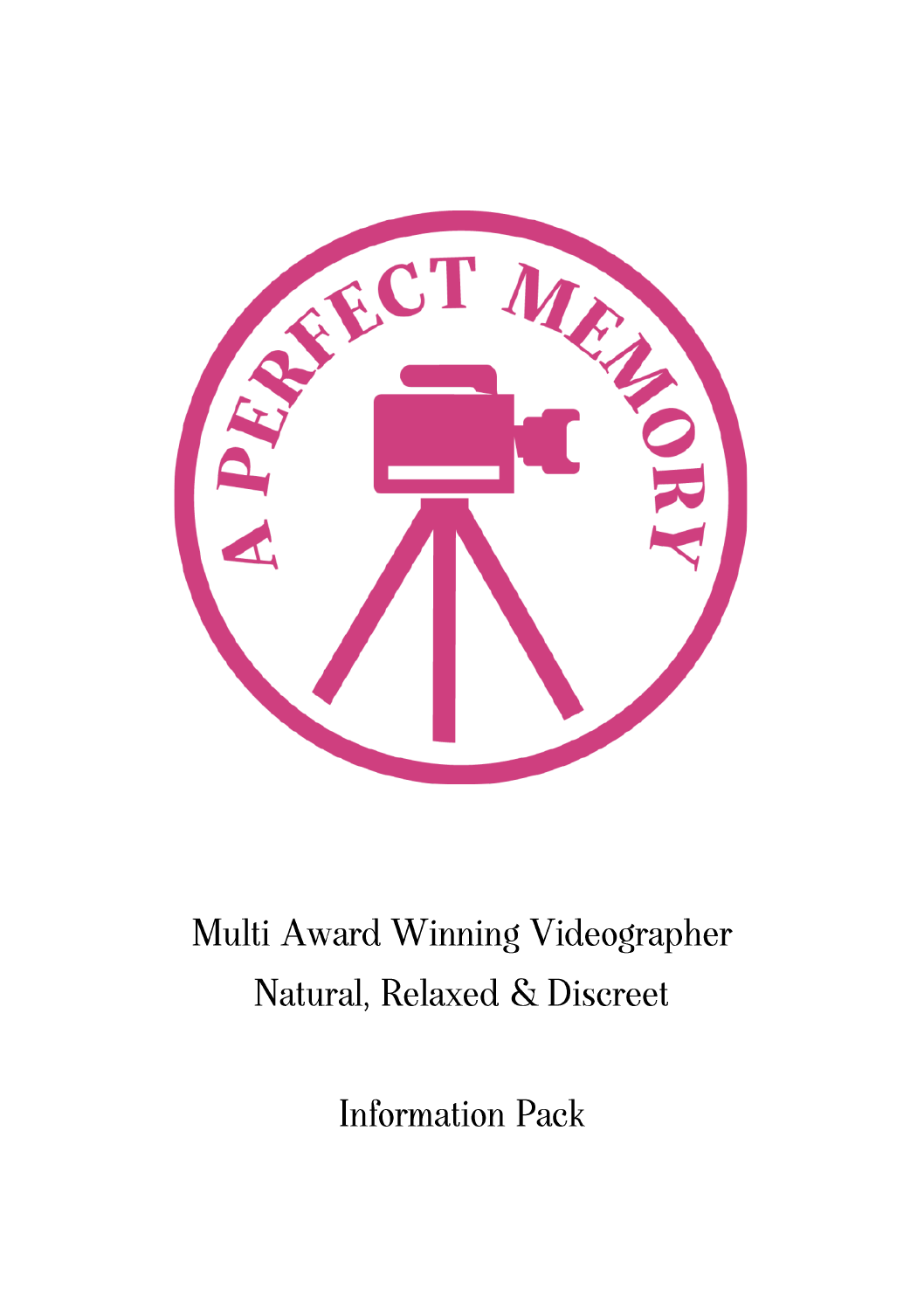Firstly, congratulations on your engagement and I hope your wedding planning is going well. Your wedding is one of the most important of life's milestones, so why not have the moment captured and relive the fantastic memory for many years to come.



We pride ourselves on delivering a full-length film of your wedding day including all your wedding ceremony and speeches as standard.



You will receive your wedding film on a personalised wooden USB stick in a hand-crafted wooden box.

Example wedding films can be found here <https://vimeopro.com/benpope/aperfectmemorysamplefilm>

### My latest wedding highlight films -

<https://vimeopro.com/benpope/a-perfect-memory-review-of-the-day-samples>

Wedding Tease videos, 20-40 seconds of the wedding day -

[https://www.youtube.com/playlist?list=PL8QNiSNPEzkrPKLVULUwV57ueZiZ](https://www.youtube.com/playlist?list=PL8QNiSNPEzkrPKLVULUwV57ueZiZrp2Mv) [rp2Mv](https://www.youtube.com/playlist?list=PL8QNiSNPEzkrPKLVULUwV57ueZiZrp2Mv)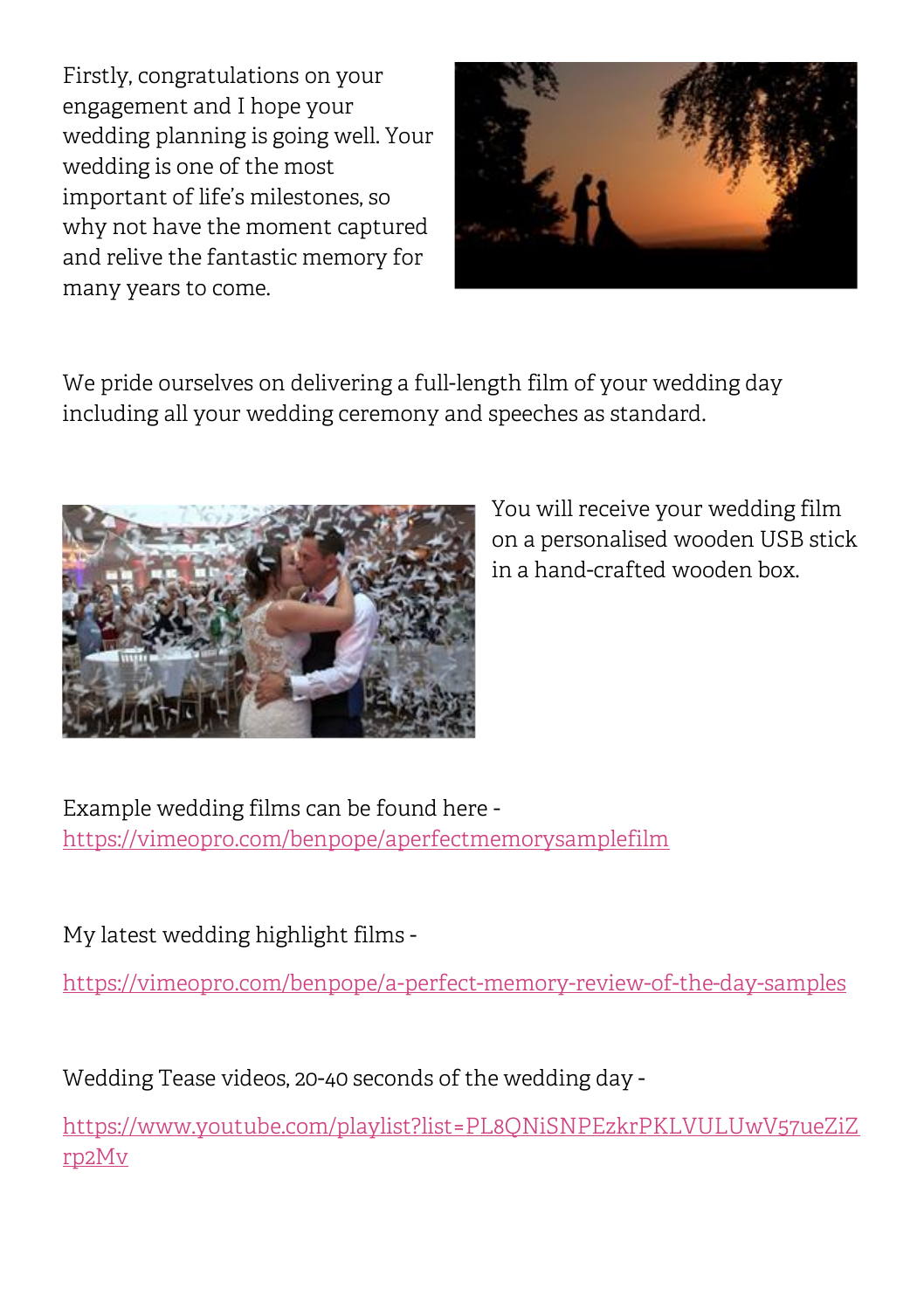## Collection 1

### £749.00 (Only available Sunday-Thursday)

- I'll arrive at your venue roughly 3 hours before the ceremony start time to capture bridal preparations. Afterwards capturing your partner and guests arriving before the bridal party walks up the aisle.
- Your wedding is captured in full.



- After your wedding, I'll capture footage during the drink's reception, group, family and romantic photoshoot with your photographer
- Your speeches in full.
- Personalised Wooden USB & Box

# Collection 2

£949.00 (All from Collection 1, plus)



- Special messages from your selected family and friends
- Your first dance captured in full including father/daughter dance if requested
- Filming of the party until 9pm including any additional entertainment
- Highlight film of your wedding. Using wedding vows and speech audio overlayed to the best bits from your day which can be shared on social media
- 1 minute wedding tease of your day before main wedding film is delivered to build the excitement of your impending wedding film arrival